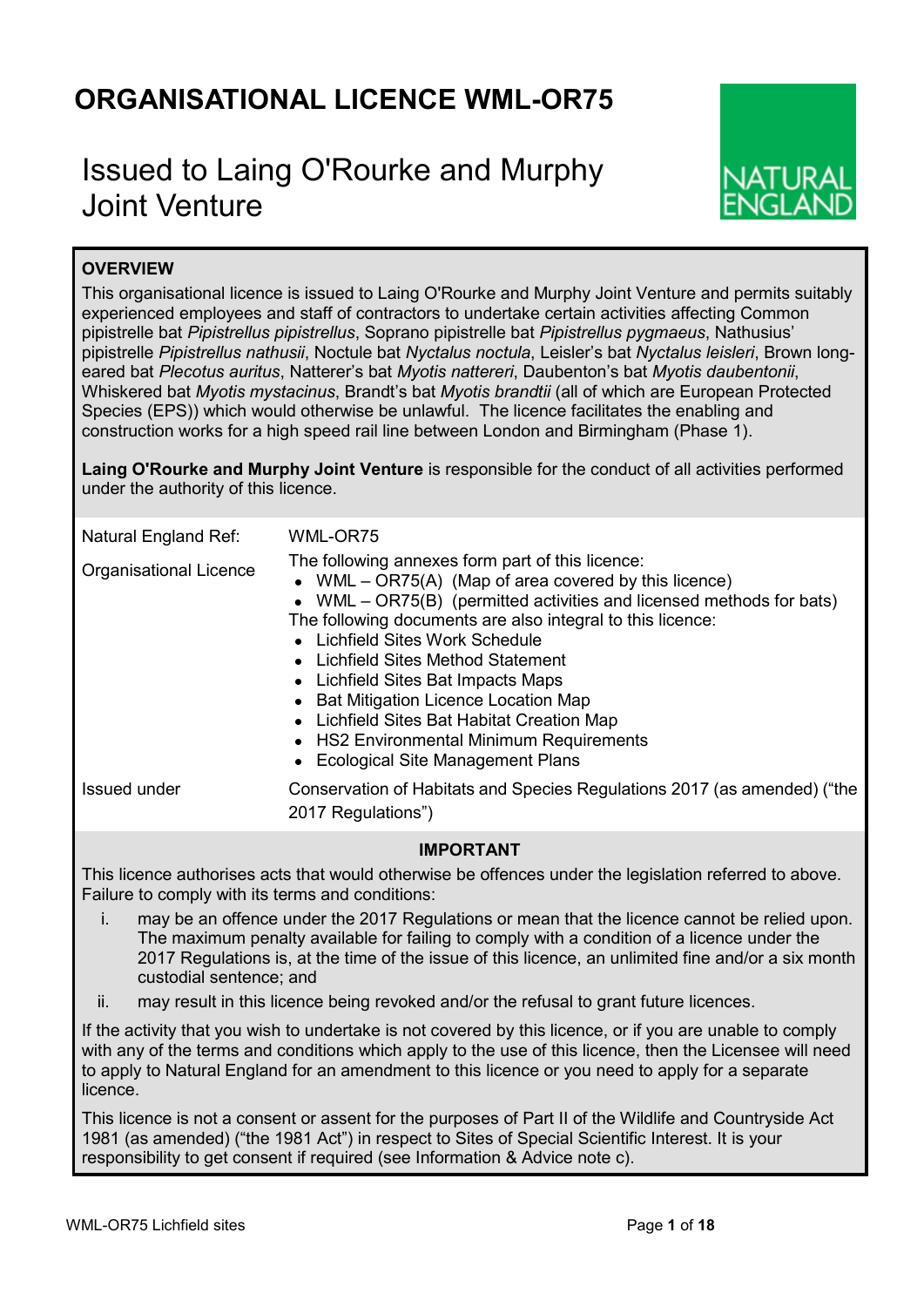Under the Conservation of Habitats and Species Regulations 2017 Natural England has granted this licence to affect Common pipistrelle bat *Pipistrellus pipistrellus*, Soprano pipistrelle bat *Pipistrellus pygmaeus*, Nathusius's' pipistrelle *Pipistrellus* nathusii, Noctule bat *Nyctalus noctula*, Leisler's bat *Nyctalus leisleri*, Brown long-eared bat *Plecotus auritus*, Natterer's bat *Myotis nattereri*, Daubenton's bat *Myotis daubentonii*, Whiskered bat *Myotis mystacinus,* Brandt's bat *Myotis brandtii* for the purpose of:

**Imperative reasons of overriding public interest including those of a social or economic nature and beneficial consequences of primary importance for the environment, under regulation 55(2)(e) of the 2017 Regulations, being satisfied that as regards the purpose specified in this licence that there is no satisfactory alternative and that the actions authorised will not be detrimental to the maintenance of the populations of the species concerned at a favourable conservation status in their natural range.**

to: **Laing O'Rourke and Murphy Joint Venture** (hereafter referred to as the "**Licensee**") of Sixth Floor, Cornerblock, Two Cornwall Street, Birmingham, West Midlands, B3 2DX

**To:** Carry out the activities detailed in

• Annex WML – OR75 $(B)$ 

**Between the dates of:** 04 September 2020 and 31st December 2030

**Project Description:** Licensed activities associated with enabling and construction works for a high speed rail line between London and Birmingham (Phase 1).

**At:** The Licensed Area as shown hatched in orange on the map in Annex WML– OR75(A) which includes the following sites in the Lichfield area:

Lichfield - woodlands within the licence area

- John's Gorse
- Ravenshaw
- Vicar's Coppice
- Slaish
- Black Slough
- Big Lyntus
- Little Lyntus
- Tomhay Wood
- Fradley Wood
- Brokendown Wood

This licence is granted subject to the Licensee, including its servants and named agents, adhering to:

- the licence terms and conditions specified below and in the Annexes to this licence: and
- the Lichfield Sites Method Statement, the Lichfield Sites Work Schedule, the Lichfield Sites Bats Impacts Map, the Lichfield Sites Bat Compensation Maps, and the HS2 Environmental Minimum Requirements.

Terms and requirements that express conditionality are conditions of this licence whether so called or not.

The headings used in this licence and its Annexes are for convenience only and shall have no effect upon the interpretation of this licence or its conditions.

## **DEFINITIONS used in this licence**

Accredited Agent(s) A suitably trained and experienced person who has been appointed by the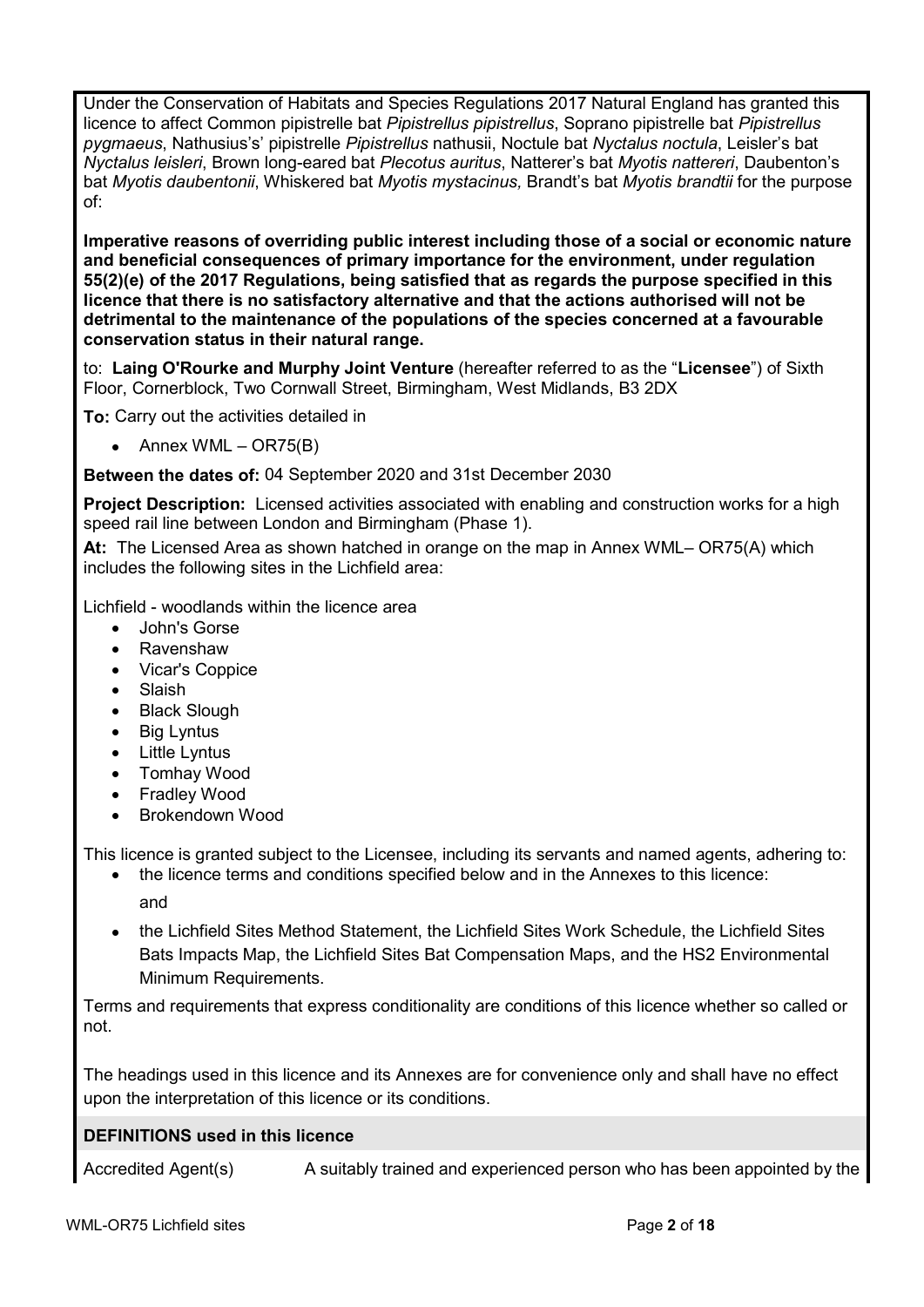|                                                              | Named Ecologist (in accordance with Condition 3) and who is able to carry<br>out work under this licence without the personal supervision of the Named<br>Ecologist.                                                                                                                                                                                        |
|--------------------------------------------------------------|-------------------------------------------------------------------------------------------------------------------------------------------------------------------------------------------------------------------------------------------------------------------------------------------------------------------------------------------------------------|
| <b>Appointed Person</b>                                      | An employee of the Licensee who is nominated to act as a single point of<br>contact for Natural England with regard to this licence and is responsible<br>for overseeing use of the licence, including record keeping, reporting and<br>compliance.                                                                                                         |
| Assistant(s)                                                 | A person assisting a Named Ecologist or Accredited Agent who has been<br>appointed by the Named Ecologist (in accordance with Condition 3) and<br>who is only authorised to act under this licence whilst they are under the<br>direct supervision of the Named Ecologist or an Accredited Agent.                                                           |
| <b>HS2 Environmental</b><br>Minimum Requirements             | The environmental minimum requirements set out the government's high<br>level environmental and sustainability commitments that accompany the<br>High Speed Rail (London - West Midlands) Act 2017.                                                                                                                                                         |
| <b>Ecological Site</b><br><b>Management Plans</b><br>(ESMPs) | HS2 Ltd Contractors are required to produce ESMPs for habitat creation<br>areas, designated sites and ancient woodlands, as prescribed by<br>paragraph 4.8.3 of the Environmental Minimum Requirements (EMRs).<br>These plans set out the site-specific control measures for HS2<br>contractors working within local authorities along the Phase One route. |
| <b>Licensed Area</b>                                         | The area covered by this licence including Lichfield Sites extending<br>between SK11021404 western extent to SK13391283 eastern extent, as<br>shown hatched in orange on the map in Annex WML-OR75(A).                                                                                                                                                      |
| Named Ecologist                                              | being a<br>professional ecological consultant who has satisfied Natural England that<br>he has the relevant skills, knowledge and experience of the species<br>concerned (or such other person as approved in writing by Natural<br>England) and who is authorised by the Licensee to act on its behalf for<br>the purposes of this licence.                |
| Lichfield Sites Bat Impacts<br>Maps                          | The two impact maps, given reference numbers Figure Da issue 2 dated<br>22/06/20 and Figure Db issue 2 dated 16/06/20, of the Licenced Area<br>submitted to Natural England on 13 July 2020, or the latest revised<br>version that has been submitted by the Licensee and approved in writing<br>by Natural England.                                        |
| <b>Bat Mitigation Licence</b><br><b>Location Map</b>         | The map, given reference number C5a, of the Licenced Area submitted<br>to Natural England on 13 July 2020, or the latest revised version that has<br>been submitted by the Licensee and approved in writing by Natural<br>England.                                                                                                                          |
| <b>Lichfield Sites Bat Habitat</b><br><b>Creation Maps</b>   | The map, given reference number Figure E3a and Figure E3b, of the<br>Licenced Area submitted to Natural England on 13 July 2020, or the<br>latest revised version that has been submitted by the Licensee and<br>approved in writing by Natural England.                                                                                                    |
| <b>Lichfield Sites Method</b><br><b>Statement</b>            | The method statement for bats at the Licensed Area, submitted to<br>Natural England using template WML-A13.3, on 13 July 2020, or the<br>latest revised version that has been submitted by the Licensee and<br>approved in writing by Natural England.                                                                                                      |
| <b>Lichfield Sites Work</b>                                  | The schedule of works at the Licensed Area, submitted to Natural                                                                                                                                                                                                                                                                                            |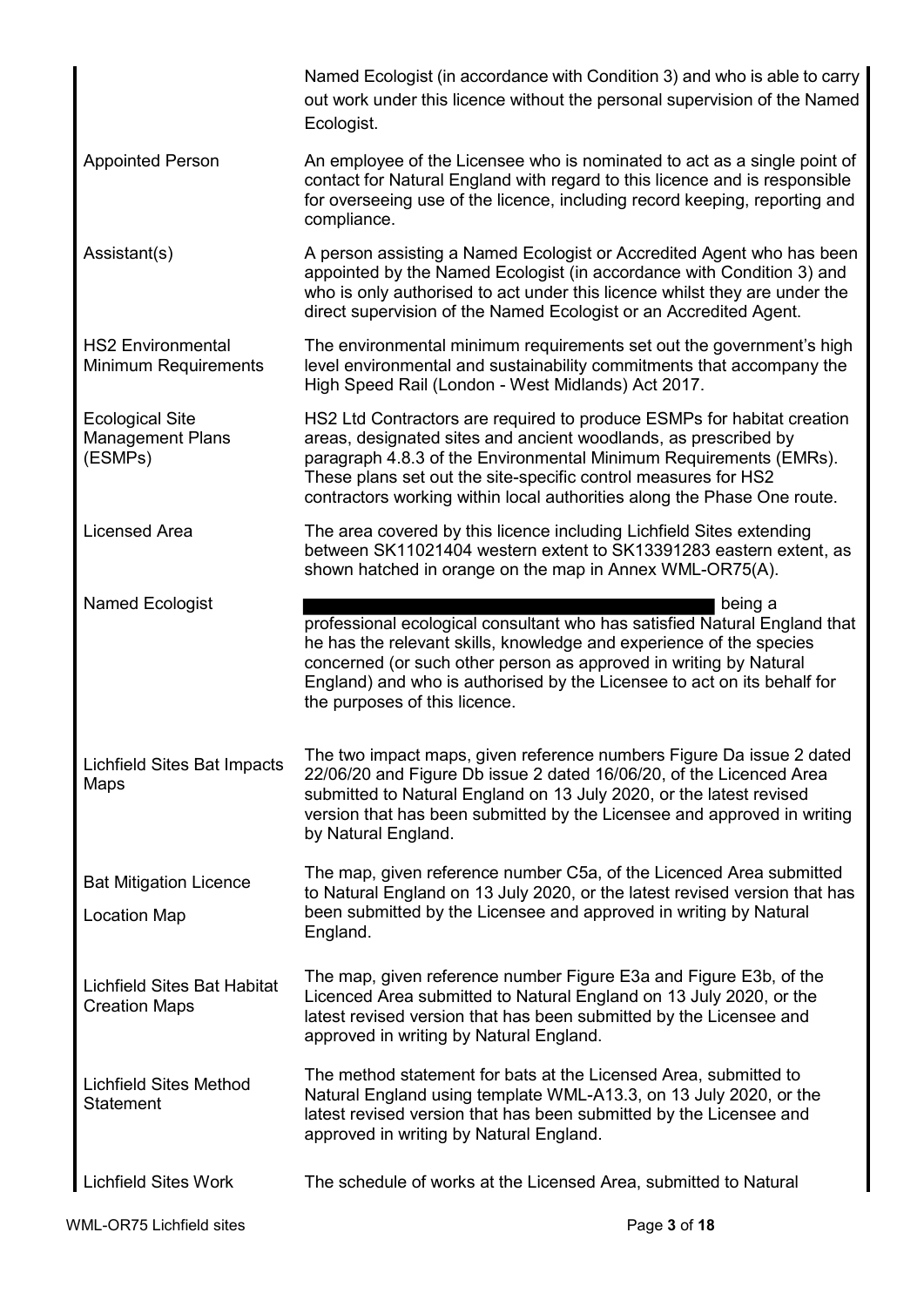Schedule **England using template WML-A13a-E5a&b**, 1<sup>st</sup> September 2020 or the latest revised version that has been submitted by the Licensee and approved in writing by Natural England.

References to specific sections, figures or other parts of a document apply to the relevant section, figure or part in the revised and approved version unless otherwise stated.

## **LICENCE CONDITIONS**

1. This licence includes Annex WML-OR75(A) and Annex WML-OR75(B), which contain additional terms and conditions of use.

## **People authorised to use this licence**

- 2. Licensed activities may only be carried out under this licence by:
	- a) the Named Ecologist;
	- b) Accredited Agents; and
	- c) Assistants.
- 3. An Accredited Agent or Assistant must carry a signed copy of the authorisation letter from the Named Ecologist, appointing them by name for the purpose of this licence, while carrying out licensed activities in the Licensed Area and must produce this authorisation letter to any police or Natural England officer on request.

## **Working under this licence**

- 4. The Licensee has primary responsibility for ensuring that all activities carried out in the Licensed Area comply with the terms and conditions of the licence.
- 5. Before commencing activities under this licence, the Licensee shall nominate an Appointed Person whose details will be provided to Natural England in writing to oversee use of this licence. The Licensee shall promptly update Natural England in writing of a replacement Appointed Person if that person changes.
- 6. The Named Ecologist is responsible for undertaking and/or overseeing the work undertaken in respect of the licensed species. The Named Ecologist is responsible for checking the suitability and competence of any Accredited Agents or Assistants employed in the Licensed Area to undertake the required duties.
- 7. The Licensee and all persons acting under this licence must comply with:
	- a) the terms and conditions of this licence and its Annexes WML OR75(A) and WML OR75(B); and
	- b) the Lichfield Sites Method Statement, Bat Mitigation Licence, Lichfield Sites Location Map, the Lichfield Sites Work Schedule, the Lichfield sites Bat Impacts Map and the Lichfield Bat Compensation Maps; and
	- c) HS2 Environmental Minimum Requirements.
- 8. If there are conflicts or inconsistencies between commitments in the documents in condition 7(b) and the terms and conditions of this licence and its annexes, the licence and annexes will prevail. Any other conflicts or inconsistencies between the documents in condition 7(b) will be interpreted on a precautionary basis to ensure the protection of bats.
- 9. While engaged in licensed activities, the Licensee shall make a copy of the licence and its Annexes available for inspection on each site in the Licensed Area where the activities are taking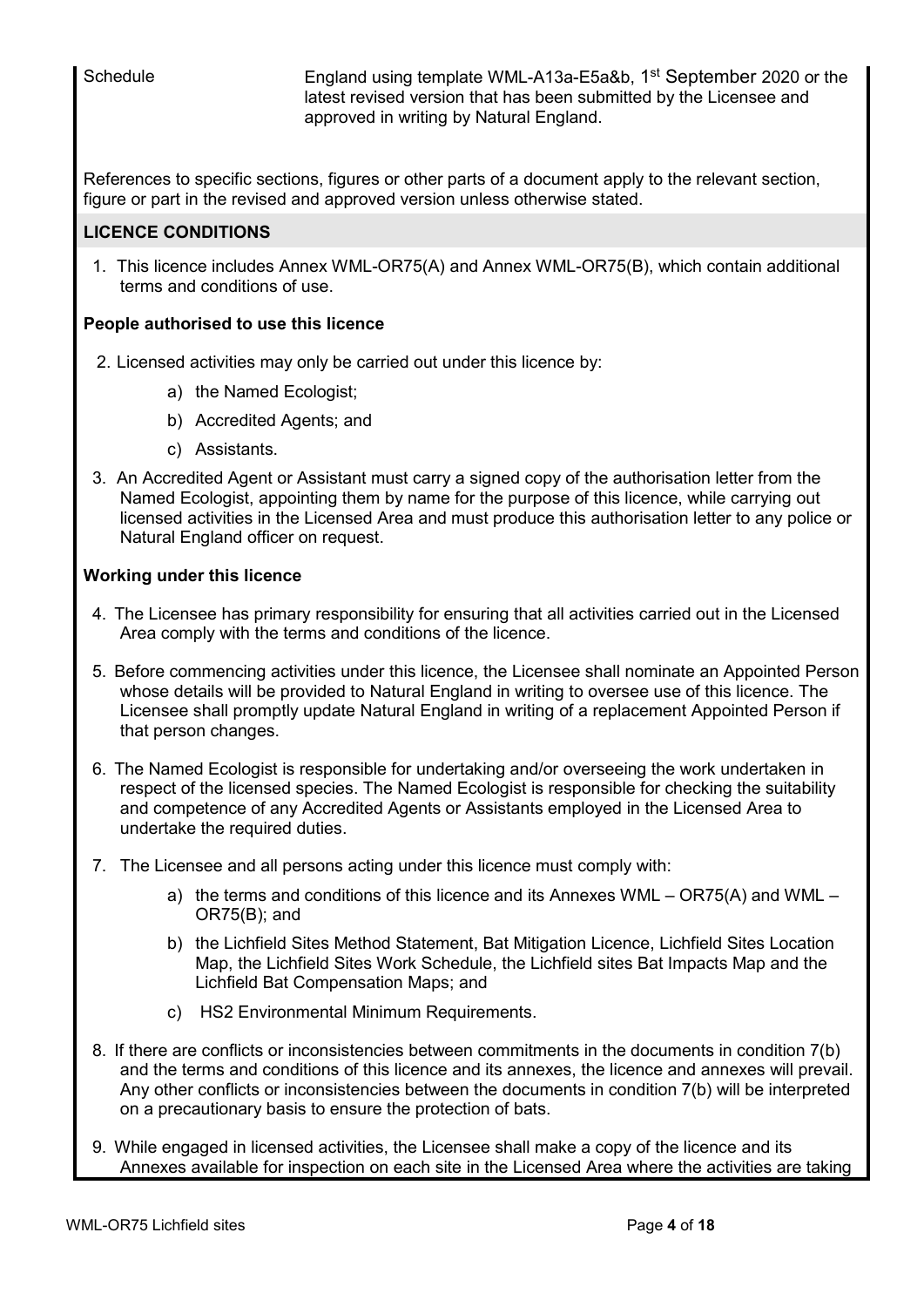place and shall produce it on demand to any constable or an officer of Natural England.

10. All reasonable precautions must be taken to ensure that unnecessary suffering and harm to the species covered by this licence is avoided.

## **Where the licence may be used**

11. This licence may only be used within the Licensed Area and for the activities specified in Annex WML–OR75(B).

## **Surveying and Monitoring**

- 12. Pre felling surveys must be appropriately resourced and undertaken at suitable times and in accordance with Annex WML-OR75(B).
- 13.Monitoring must be undertaken in accordance with section E4.2b of the Lichfield Sites Method Statement. Any relevant amendments to monitoring will be agreed with Natural England through a licence modification request.

## **Recording and reporting requirements**

- 14.The Licensee must maintain a record of all bat-related activities carried out under the authority of this licence necessary for reporting to Natural England, including (as a minimum):
	- a) a list of all persons authorised to act under the licence and in what capacity (i.e. Accredited Agent or Assistant);
	- b) any action undertaken under this licence;
	- c) any mitigation or compensation provision;
	- d) any surveying and monitoring conducted;
	- e) any dead or injured bat found in the Licensed Area; and
	- f) any incidents or reports of activities in breach of this licence, including details of steps taken, and any disciplinary, remedial or corrective action.

These records are to be kept until two years after the final licensed action is undertaken and are to be made available for inspection by Natural England at any reasonable time.

- 15.Survey and monitoring records for bats must be submitted to the Local Biological Record Centre and to the relevant national recording scheme (or National Biodiversity Network (NBN) Atlas if there is no appropriate scheme) every other year.
- 16.An annual report of activities conducted under this licence must be sent by the Licensee to Natural England (at the address given below) for the first reporting year of 04 September 2020 – 31 December 2020 and submitted by 14 January 2020, and thereafter by 14 January for each subsequent reporting year of 01 January – 31 December, even if the licence is not used.

## **Future management**

17.All ESMPs applicable to the Licensed Area, or any part of it, must be updated by or on behalf of the Licensee in line with the licensing requirements of the Lichfield Sites Method Statement. The Licensee shall ensure compliance with the requirements of all ESMPs applicable to the Licensed Area, or any part of it, for the full period of the licence and will consult with Natural England in relation to any amendment or proposed amendment to any such ESMP.

## **Licence compliance**

18.For the purpose of ascertaining whether the conditions of this licence are being, or have been,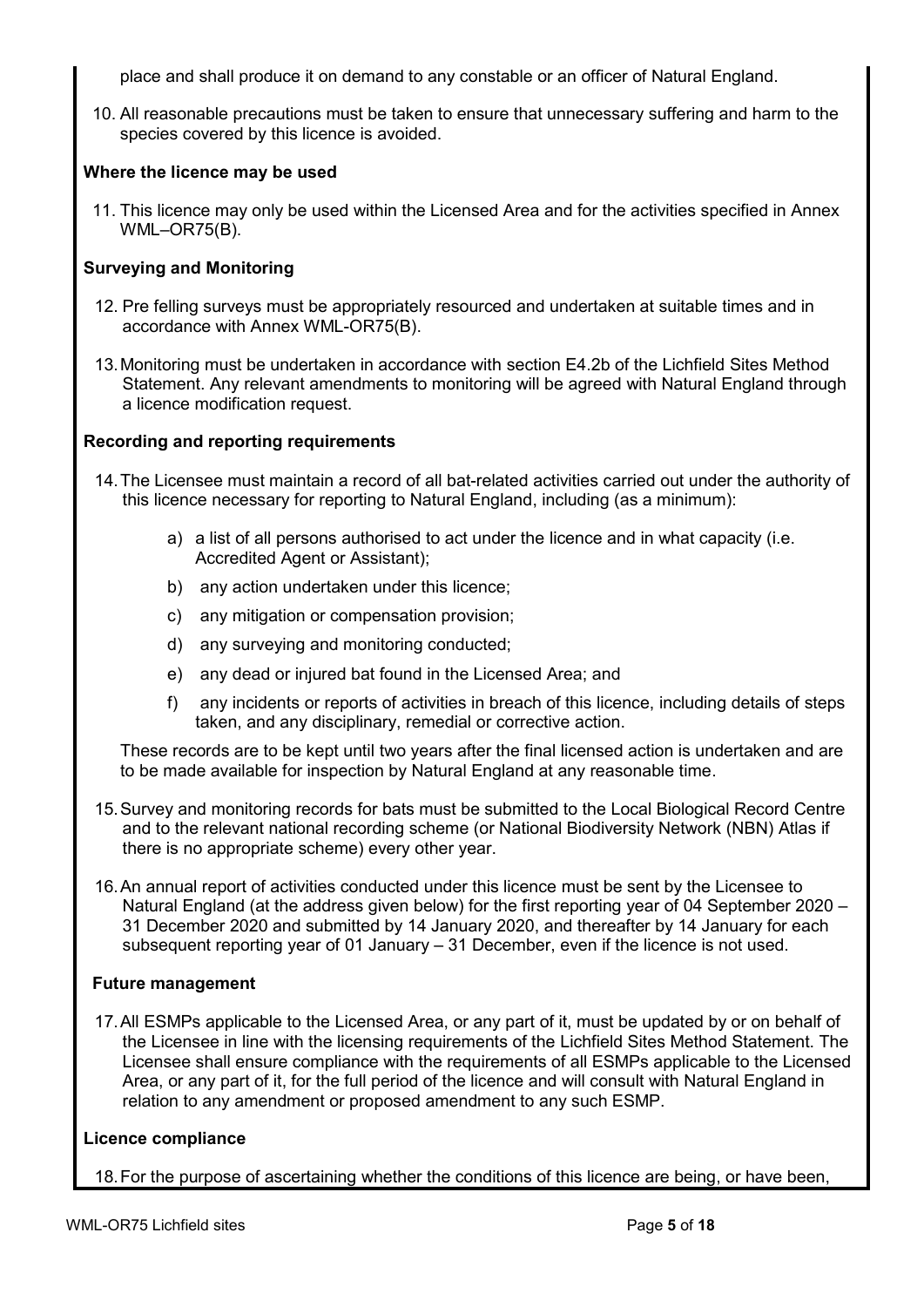complied with, the Licensee, the Named Ecologist and each Accredited Agent, Appointed Person and Assistant shall permit an officer of Natural England reasonable access to land where operations are being undertaken under this licence. Officers of Natural England shall also be permitted to be present during any operations carried out under the authority of this licence. Any such officer of Natural England may be required to produce his/her identification on demand and will be permitted to be accompanied by such persons as he/she considers necessary for the purpose of the visit. The Named Ecologist and each Accredited Agent, Appointed Person and Assistant shall give all reasonable assistance to an officer of Natural England and any persons accompanying him/her.

- 19.Failure to comply with the terms and conditions of this licence (including the recording and reporting requirements) will, by default, render this licence null and void and it may not be relied upon until such time that Natural England confirms in writing that its use may resume.
- 20.Natural England must be informed of all breaches to this licence within 48 hours of the Licensee becoming aware of a breach occurring. Unless advised otherwise by Natural England, the Licensee must take the necessary steps to address any breaches or poor practice identified as soon as practicable.

Issued by and on behalf of Natural England on: 04 September 2020

## **INFORMATION and ADVICE**

- a. Any requests for information in a licence will be considered under the Environmental Information Regulations 2004 and the Freedom of Information Act 2000 as appropriate.
- b. The licence may be modified, extended, terminated or revoked at any time by Natural England or the Secretary of State, but this will not be done unless there are good reasons for doing so.
- c. This licence conveys no authority for actions prohibited by any other legislation. For example, anyone acting under this licence is not exempt from the provisions of Section 28E of the 1981 Act. This means that owners/occupiers are obliged to give notice to Natural England if they propose to carry out an operation likely to damage a Site of Special Scientific Interest (SSSI). To identify SSSIs and the features for which they are designated, refer to www.magic.gov.uk. For further advice or to request consent for an activity please contact the Natural England 'Responsible Officer' for the relevant site(s). Contact details are available from the Natural England Enquiry Service (see below).
- d. No person convicted on or after 1 January 2010 of an offence under the Conservation of Habitats and Species Regulations 2017, the 1981 Act, the Protection of Badgers Act 1992, the Deer Act 1991, the Hunting Act 2004, the Wild Mammals (Protection) Act 1996, the Animal Welfare Act 2006 or the Protection of Animals Act 1911 (all as amended) may use this licence without the permission of Natural England unless, in respect of that offence, either:
	- i. they are a rehabilitated person for the purposes of the Rehabilitation of Offenders Act 1974 and their conviction is treated as spent; or
	- ii. a court has made an order discharging them absolutely.
	- Any request to use the licence by a person to whom this note applies will be considered on its merits.
- e. The common name or names of species given in the Licence, Annexes, and associated documents are included by way of guidance only; in the event of any dispute or proceedings, it is the scientific name of a species that will be taken into account.

#### **Training requirements**

f. Training must be relevant to the conditions and the activities permitted by the licence and should be undertaken at regular intervals. This should include: identification of European and other protected species, and non-native species relevant to the activities authorised by this licence and signs indicating they may be present; surveying techniques; best practice guidance and reasonable avoidance measures; mitigation techniques and methods, and a working knowledge of the relevant law.

#### **General Welfare Considerations**

g. Persons acting under this licence may photograph any protected species named in this licence in connection with licensed work provided that this causes no additional disturbance or any other harm.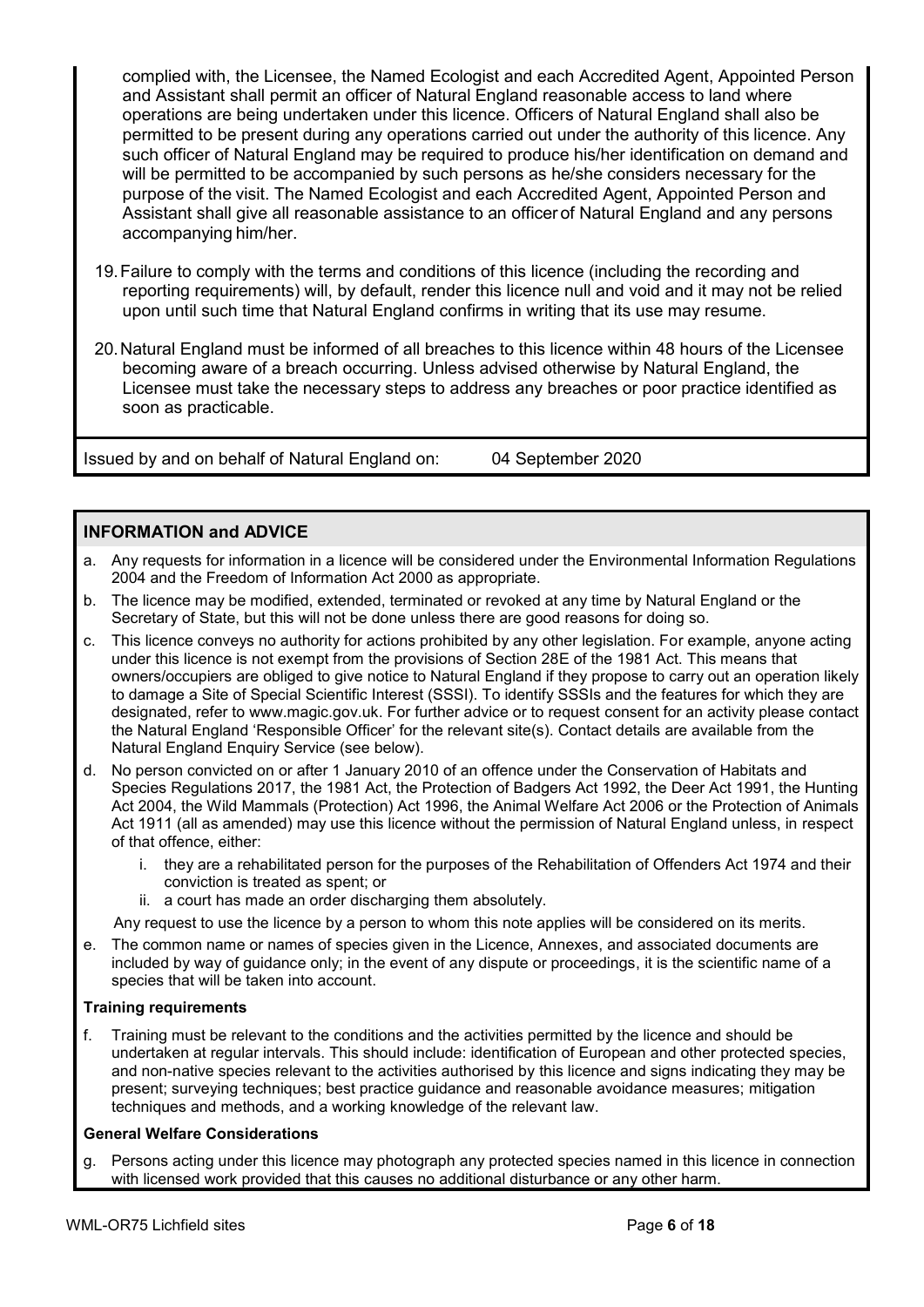h. Under the Animal Welfare Act 2006 it is an offence to cause any unnecessary suffering to an animal under the control of man (section 4). This applies to the treatment of animals (including non-target species) held in nets, traps, etc.

#### **The limits of licences**

- i. Licences permit action only for the purposes specified on that licence.
- j. Licences do not permit actions prohibited under any other legislation (unless it is clearly stated that the licence does), nor do they confer any right of entry upon land.
- k. Unless otherwise stated the provisions of Natural England licences only apply landward of the mean low water mark in England. The Marine Management Organisation is responsible for all licensing seaward of the mean low water mark.
- l. No work shall be carried out under this licence on a National Nature Reserve except with the prior written permission of Natural England's 'SSSI Adviser' for the relevant site(s) (contact details available from Enquiry Service – see below ).

#### **Compliance and enforcement**

- m. The Licensee is expected to monitor compliance with the licence and to take action in the event that poor practice and/or non-compliance are identified. A person may be barred from using this licence by Natural England, for example, if that person breaches the conditions of this licence. In these circumstances Natural England will notify the Licensee.
- n. Natural England checks compliance with licences and the attached conditions. Where breaches are identified, these may be subject to enforcement action.

| <b>Contact details for Natural England</b>                                           | Other useful contacts                                                                                                                    |  |  |
|--------------------------------------------------------------------------------------|------------------------------------------------------------------------------------------------------------------------------------------|--|--|
| For licensing enquiries (& Reporting):                                               | Local Record Centres: to find out where your nearest Local                                                                               |  |  |
| Telephone 020 802 61089<br>HS2wildlifelicensing@naturalengland.org.uk<br>Email       | Record Centre is visit the Association of Local Environmental<br>Record Centres website at: http://www.alerc.org.uk/find-an-<br>Irc.html |  |  |
| <b>Postal address</b>                                                                |                                                                                                                                          |  |  |
| Wildlife Licensing, Natural England, Horizon House,<br>Deanery Road, Bristol BS1 5AH | Legislation: to view the full text of the legislation referred to in<br>this licence visit http://www.legislation.gov.uk                 |  |  |
| For other enquiries use the Enquiry Service:                                         | Feedback and Complaints: we welcome and value your                                                                                       |  |  |
| 0300 060 3900<br>Telephone                                                           | compliments, complaints, suggestions and comments about our                                                                              |  |  |
| Email<br>enquiries@naturalengland.org.uk                                             | services. Please see our 'Contact us' section for more details.                                                                          |  |  |
| Web<br>Natural England - GOV.UK                                                      | https://www.gov.uk/government/organisations/natural-<br>england#org-contacts                                                             |  |  |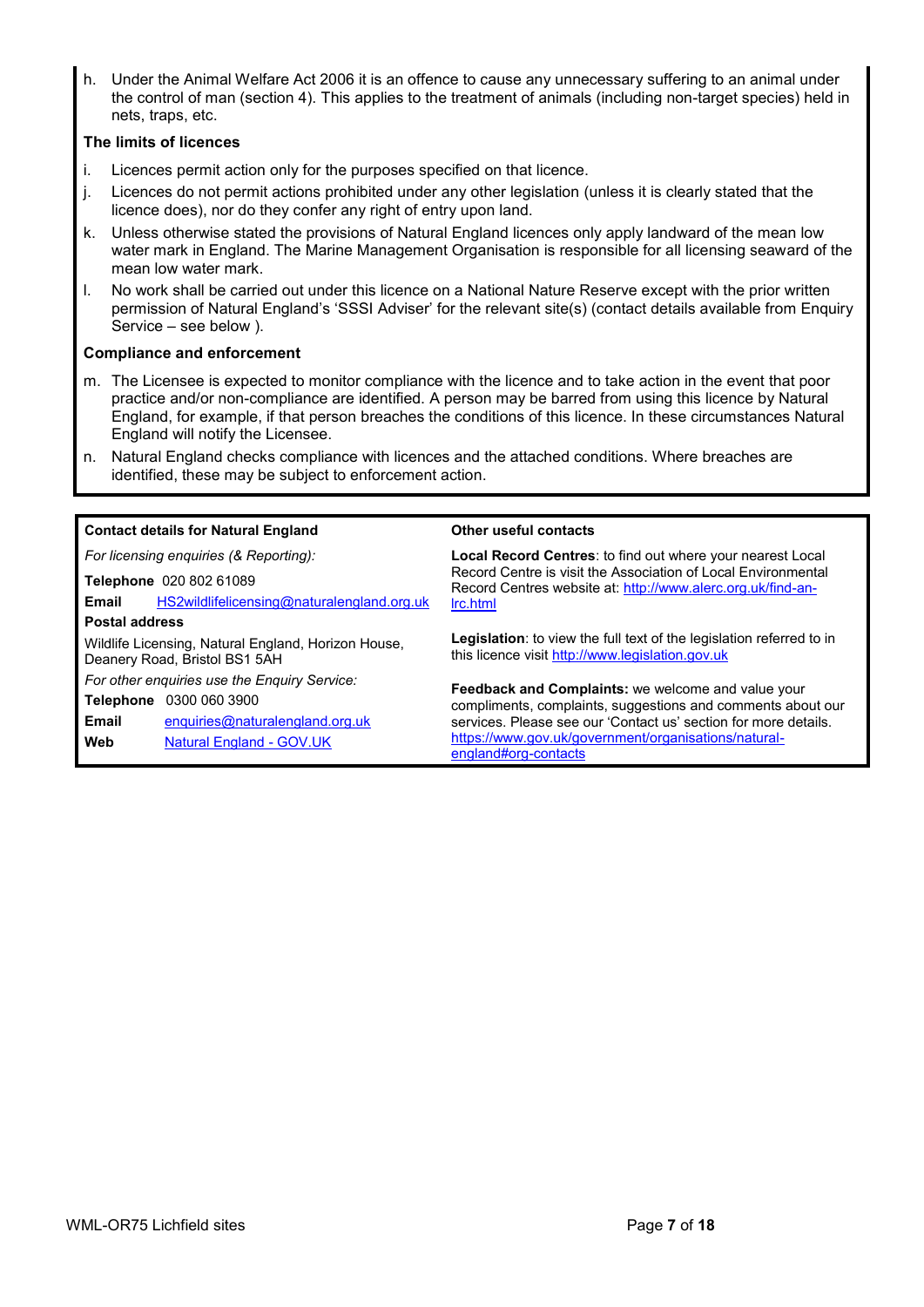## **Using and Sharing Your Information**

#### **Who is collecting my data?**

The data controller is Natural England, Foss House, Kings Pool, 1-2 Peasholme Green, York, Y01 7PX. You can contact the Natural England Data Protection Manager at: Natural England, County Hall, Spetchley Road, Worcester, WR5 2NP; [foi@naturalengland.org.uk.](mailto:foi@naturalengland.org.uk)

Any questions about how we are using your personal data and your associated rights should be sent to the above contact. The Data Protection Officer responsible for monitoring that Natural England is meeting the requirements of the legislation is: Defra group Data Protection Officer, Department for Environment, Food and Rural Affairs, SW Quarter, 2nd floor, Seacole Block, 2 Marsham Street, London SW1P 4DF. [DefraGroupDataProtectionOfficer@defra.gsi.gov.uk.](mailto:DefraGroupDataProtectionOfficer@defra.gsi.gov.uk)

#### **What of my data is being collected and how is it used? What is the legal basis for the processing?**

The information on the licence application form and any supporting material will be used by Natural England to undertake our licensing functions. This will include, but is not limited to assessing your application, issuing a licence if applicable, monitoring compliance with licence conditions and collating licence returns and reports. The personal information we will process will include, but is not limited to your name and contact details, customer type and reasons for wanting a licence.

Processing is necessary for the performance of a task carried out in the public interest or in the exercise of official authority vested in the data controller. That task is to conduct the licensing functions as delegated by Defra to Natural England under Part 8 Agreement under section 78 of the Natural Environment and Rural Communities Act 2006

#### **Who will my data be shared with?**

Your personal data may be shared by us with the Department for Food, Environment and Rural Affairs and its executive agencies including the Rural Payments Agency and the Environment Agency. This will be used to monitor and evaluate the effectiveness of our work.

- It may also be shared with:
	- Police.
	- HS2 LTD.

We will respect personal privacy, whilst complying with access to information requests to the extent necessary to enable Natural England to comply with its statutory obligations under the Environmental Information Regulations 2004, and the Freedom of Information Act 2000.

## **If you are relying on my consent to process my data, can I withdraw my consent**?

No, because the processing is not based on consent. **How long will my data be held for?**

Your personal data will be kept by us for 7 years after the expiry of your licence or longer if stated in the licence conditions.

#### **What will happen if I don't provide the data?**

Failure to provide this information will mean that Natural England will not be able process your licence application.

#### **Will my data be used for automated decision-making or profiling?**

The information you provide is not connected with individual decision making (making a decision solely by automated means without any human involvement) or profiling (automated processing of personal data to evaluate certain things about an individual).

#### **Will my data be transferred outside of the EEA?**

The data you provide will not be transferred outside the European Economic Area.

#### **What are my rights?**

A list of your rights under the General Data Protection Regulation, the Data Protection Act 2018, is accessible at: [https://ico.org.uk/for-organisations/guide-to-the-general-data-protection-regulation](https://ico.org.uk/for-organisations/guide-to-the-general-data-protection-regulation-gdpr/individual-rights/)[gdpr/individual-rights/](https://ico.org.uk/for-organisations/guide-to-the-general-data-protection-regulation-gdpr/individual-rights/)

#### **How do I complain?**

You have the right to lodge a complaint with the ICO (supervisory authority) at any time. Should you wish to exercise that right full details are available at: https://ico.org.uk/for-organisations/quide-to-the-general-data[protection-regulation-gdpr/individual-rights/](https://ico.org.uk/for-organisations/guide-to-the-general-data-protection-regulation-gdpr/individual-rights/)

#### **Natural England's Information Charter can be found here:**

<https://www.gov.uk/government/organisations/natural-england/about/personal-information-charter>

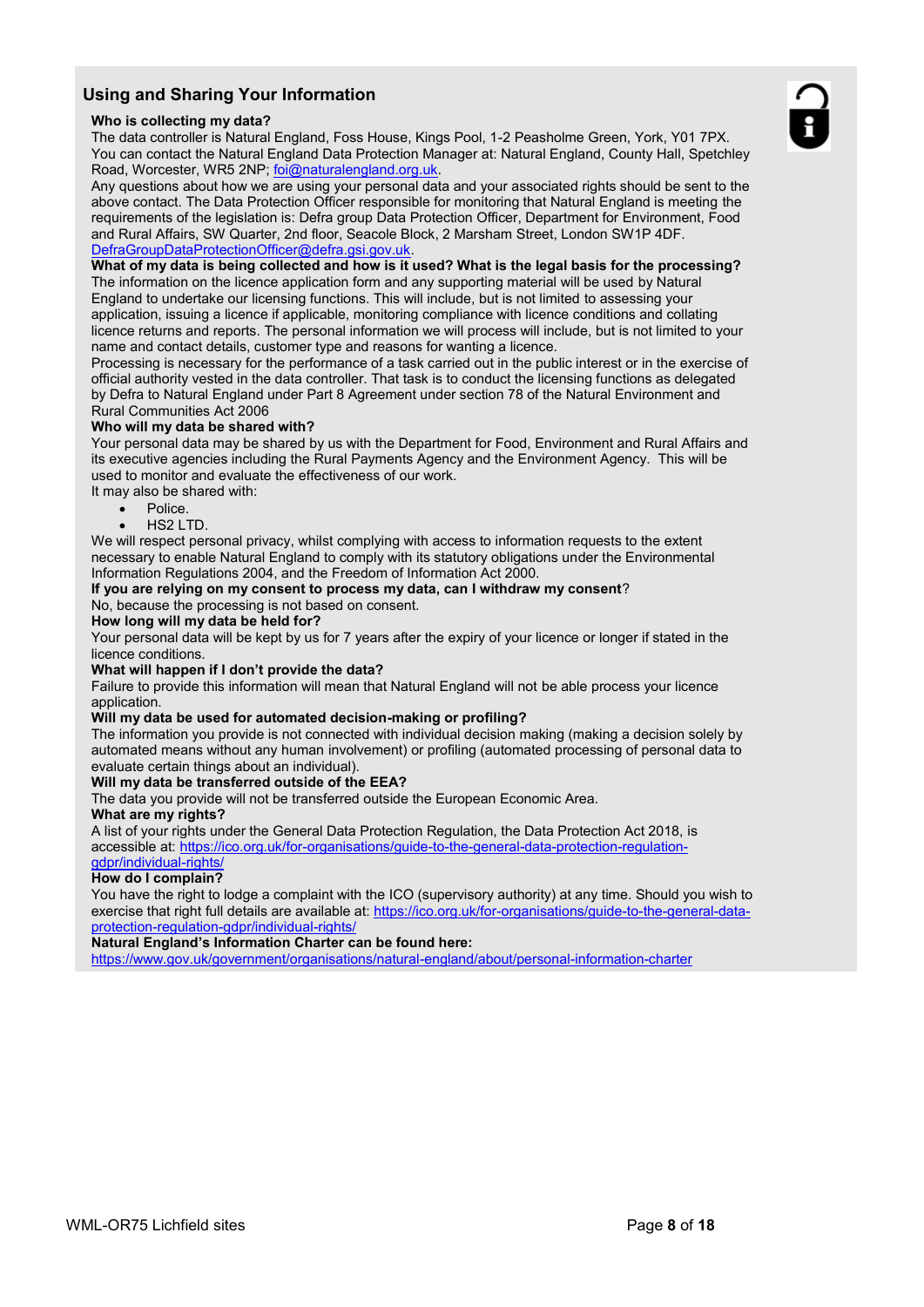# **ANNEX WML – OR75(A)**

This Annex defines the boundaries and areas of the Licensed Area – As shown on Figure C5a



NATI IRAI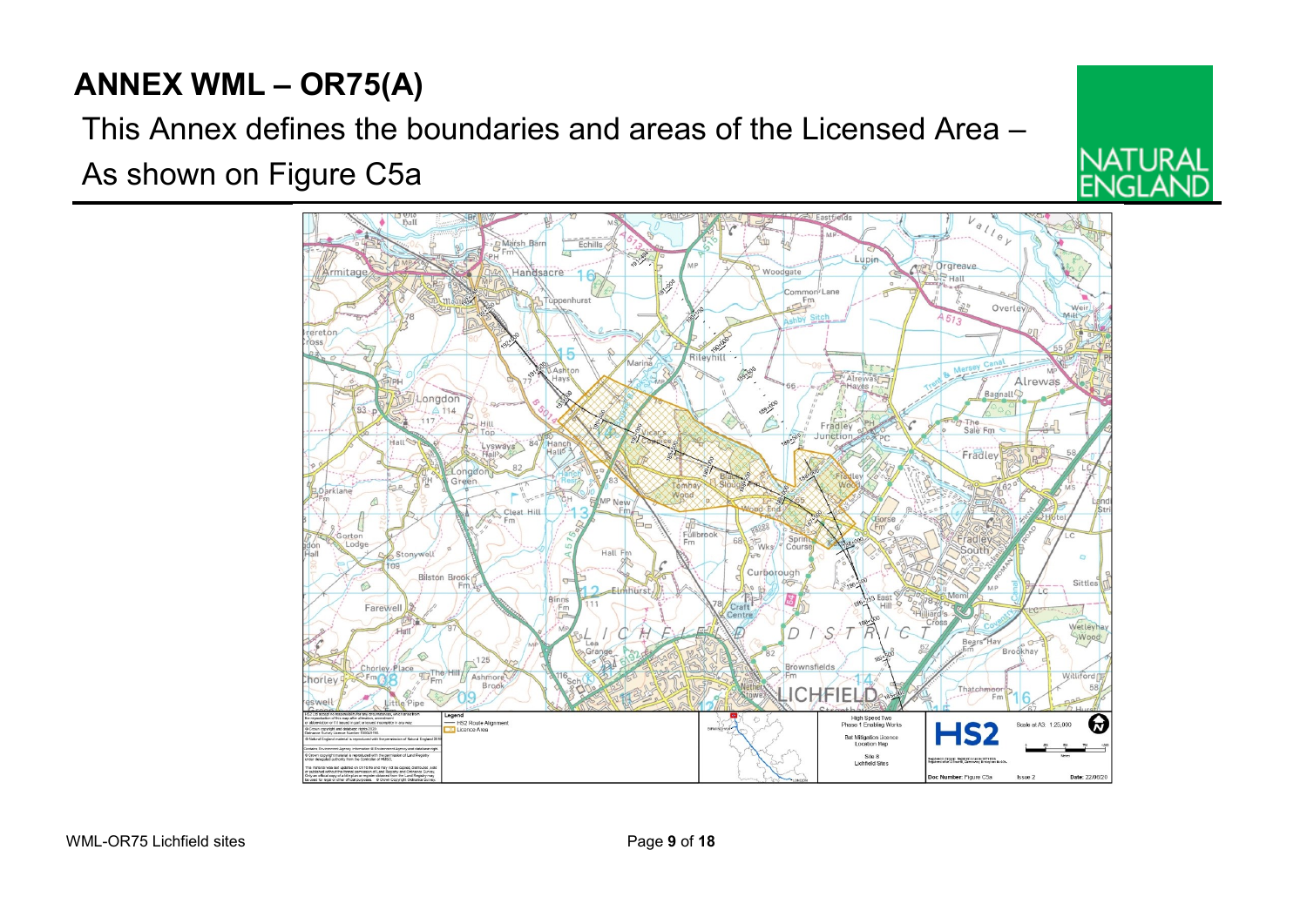# **ANNEX WML – OR75(B)**

# Permitted activities and licensed methods for bats within the Licensed Area



## **OVERVIEW**

This Annex specifies the activities and operations affecting bats that are permitted within the Licensed Area and includes relevant conditions. Surveys and inspections for bats in trees identified as having bat roost potential must be undertaken to establish whether bats are present prior to undertaking tree works. This Annex does not permit works to trees where a species of bat or roost types not covered by this licence is present.

- **Activities permitted** I. Capture
	- II. Transport
	- III. Disturb
	- IV. Damage or destroy the resting places
	- V. Damage or destroy breeding places of specified bat species (See Table 1 and Table 2 below).

This licence permits activities affecting the following roost types only: Feeding roosts; Day roosts; Night roosts; Transitional/occasional roosts; Satellite roosts; Maternity roosts, and Hibernation roosts (see Definitions at Condition B27).

**Purpose(s) for which these activities may be conducted** Imperative reasons of overriding public interest including those of a social or economic nature and beneficial consequences of primary importance for the environment.

## **IMPORTANT**

These activities are subject to the terms and conditions set out in the main licence in addition to those in this Annex. All terms and conditions in this Annex must be fully adhered to whether or not they are identified in Table 1. Terms and conditions that have a particular relevance to an activity are identified in Table 1 for ease of reference only.

Definitions in the main licence also apply to this Annex and further definitions specific to this Annex are set out at Conditions B27 and B28.

#### **Interpreting the table of permitted activities and operations**

- *Permitted activities and operations*: a brief description of each activity or operation permitted under the licence.
- *Actions made lawful by this licence:* for each activity or operation listed the presence of a corresponding 'X' indicates which acts are made lawful if conducted in accordance with the terms and conditions of this licence.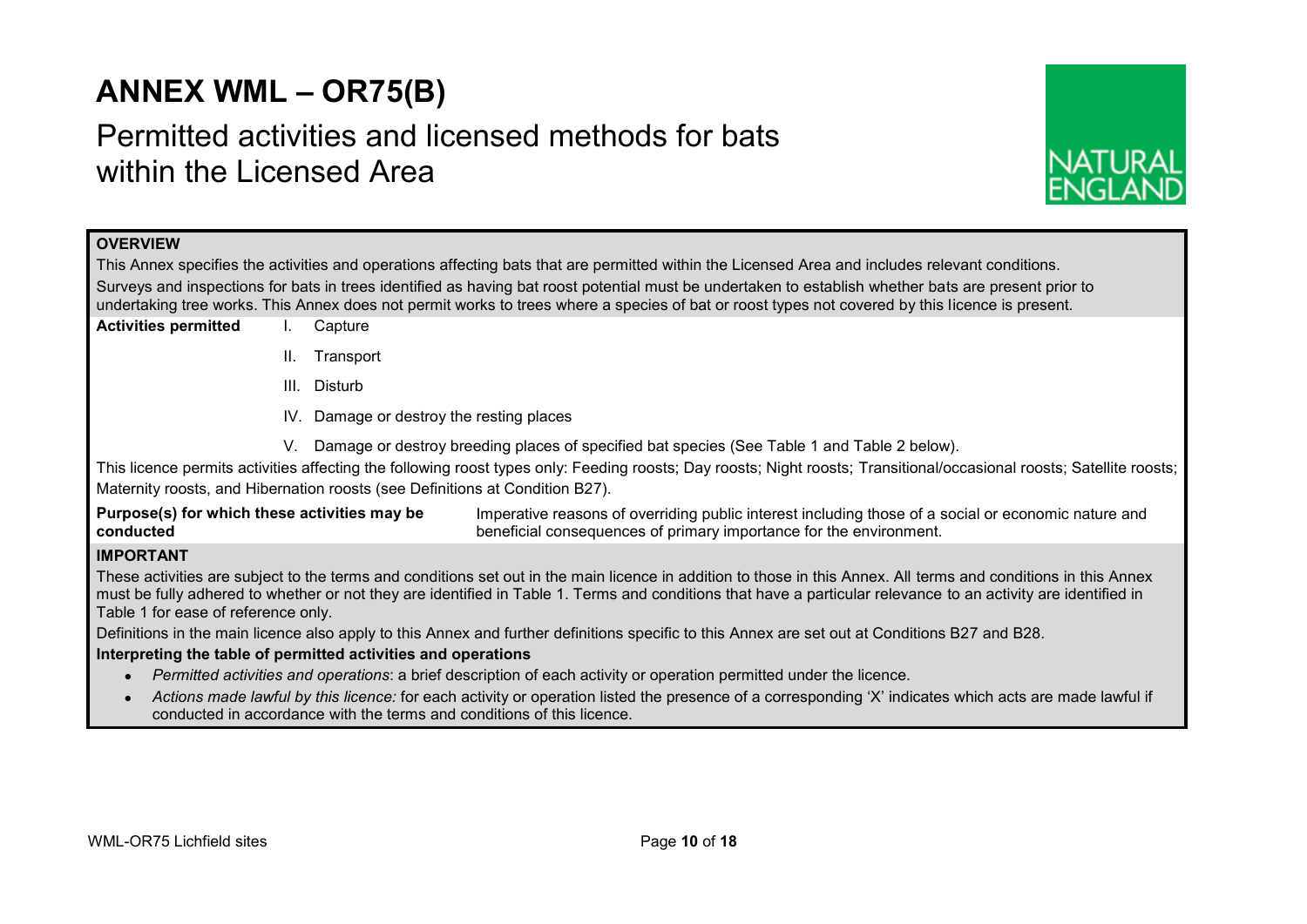| <b>I able 1. Permitted activities and operations</b>                             |                                        |                |                |                                                                               |                             |                             |                              |                                                                                            |                                                                                                                                                                                                    |                                                                                                                          |
|----------------------------------------------------------------------------------|----------------------------------------|----------------|----------------|-------------------------------------------------------------------------------|-----------------------------|-----------------------------|------------------------------|--------------------------------------------------------------------------------------------|----------------------------------------------------------------------------------------------------------------------------------------------------------------------------------------------------|--------------------------------------------------------------------------------------------------------------------------|
|                                                                                  | Actions made lawful by this<br>licence |                |                | <b>Additional</b><br>condition No.<br>especially<br>relevant to the<br>action | <b>Permitted</b><br>methods | <b>Species</b><br>permitted |                              |                                                                                            |                                                                                                                                                                                                    |                                                                                                                          |
| <b>Permitted activities</b><br>and operations                                    | Capture                                | Transport      | <b>Disturb</b> | resting place<br>Damage                                                       | Damage<br>breeding sites    | resting place<br>Destroy    | sites<br>Destroy<br>breeding |                                                                                            |                                                                                                                                                                                                    |                                                                                                                          |
| Noise, lighting and<br>vibration caused by<br>construction related<br>activities |                                        |                | X              | $\boldsymbol{\mathsf{X}}$                                                     | X                           |                             |                              | B1, B2, B3, B4,<br><b>B10</b>                                                              | Disturbance by<br>noise, lighting and<br>vibration                                                                                                                                                 | Brandt's bat, Brown long-eared<br>bat, Common pipistrelle bat,                                                           |
| Pre-works inspection<br>of trees                                                 | X                                      | X              | X              | $\boldsymbol{\mathsf{X}}$                                                     | $\pmb{\times}$              |                             |                              | B1, B2, B3, B4,<br>B <sub>5</sub>                                                          | By hand;<br>Endoscope; Torch<br>illumination; Static<br>hand-held net;                                                                                                                             | Daubenton's bat, Leisler's bat,<br>Natterer's bat, Noctule bat,<br>Soprano pipistrelle bat,<br>Whiskered bat, Nathusius' |
| Roost loss through<br>tree felling                                               | X                                      | $\pmb{\times}$ | X              | $\boldsymbol{\mathsf{X}}$                                                     | $\pmb{\times}$              | X                           | X                            | B1, B2, B3, B4,<br>B5, B6, B7, B8,<br>B9, B10, B11,<br>B12, B13, B14,<br>B15, B16, 17, B18 | Exclusion by one<br>way door or valve;<br>Permanent<br>exclusion;<br><b>Destructive Search</b><br>by Soft Demolition;<br><b>Destructive Search</b><br>by Soft Felling;<br>Mechanical<br>Demolition | pipistrelle                                                                                                              |

#### **Table 1: Permitted activities and operations**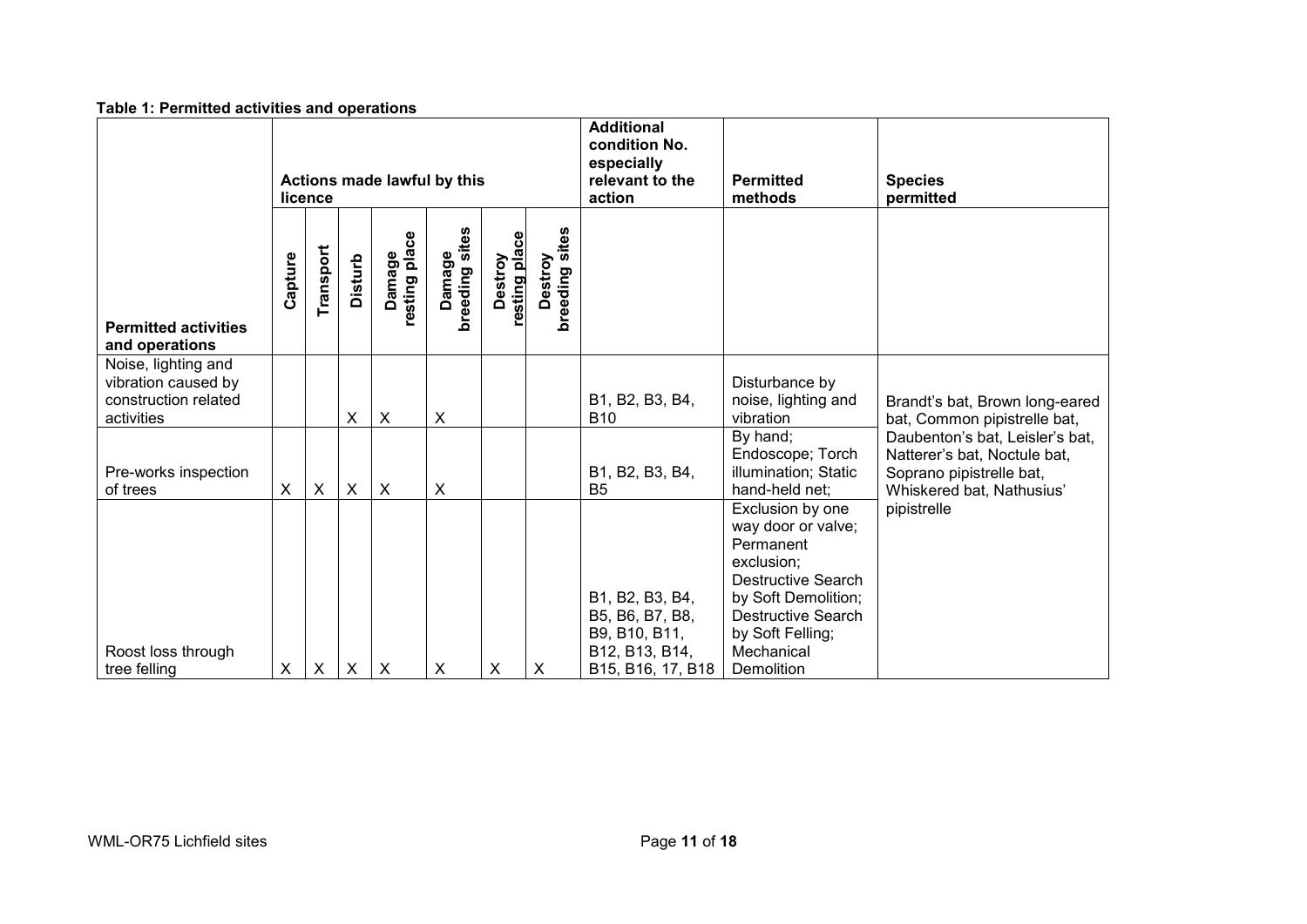| Table 2: Licensable activities and maximum numbers: |
|-----------------------------------------------------|
|-----------------------------------------------------|

| <b>Species</b>             | Licensable activities and maximum numbers: |           |                |                            |                             |                             |                              |
|----------------------------|--------------------------------------------|-----------|----------------|----------------------------|-----------------------------|-----------------------------|------------------------------|
|                            | Capture                                    | Transport | <b>Disturb</b> | Damage<br>resting<br>place | breeding<br>Damage<br>sites | Destroy<br>resting<br>place | breeding<br>Destroy<br>sites |
| Nathusius'<br>pipistrelle  | 3                                          | 3         | Not Specified  | 92                         | $\mathbf 0$                 | 341                         | $\mathbf 0$                  |
| Brandt's bat               | 5                                          | 5         | Not Specified  |                            | $\mathbf 0$                 |                             | $\overline{2}$               |
| Brown long-<br>eared bat   | 20                                         | 20        | Not Specified  |                            | $\overline{2}$              |                             | 0                            |
| Common<br>pipistrelle bat  | 10                                         | 10        | Not Specified  |                            | $\pmb{0}$                   |                             | $\mathbf 0$                  |
| Daubenton's<br>bat         | 15                                         | 15        | Not Specified  |                            | 1                           |                             | 5                            |
| Leisler's bat              | 5                                          | 5         | Not Specified  |                            | $\mathbf 0$                 |                             | 0                            |
| Natterer's bat             | 20                                         | 20        | Not Specified  |                            | $\overline{2}$              |                             |                              |
| Noctule bat                | 15                                         | 15        | Not Specified  |                            | 0                           |                             | $\overline{2}$               |
| Soprano<br>pipistrelle bat | 25                                         | 25        | Not Specified  |                            | $\mathbf 0$                 |                             | 5                            |
| Whiskered bat              | 5                                          | 5         | Not Specified  |                            | $\mathbf 0$                 |                             | 0                            |

The maximum number(s) stated in the above table refers to the maximum number of individuals of the stated species that can be captured or transported under the terms of this licence and the maximum number/s of resting places (see definition B27) or breeding sites that can be damaged or destroyed under this licence (if applicable).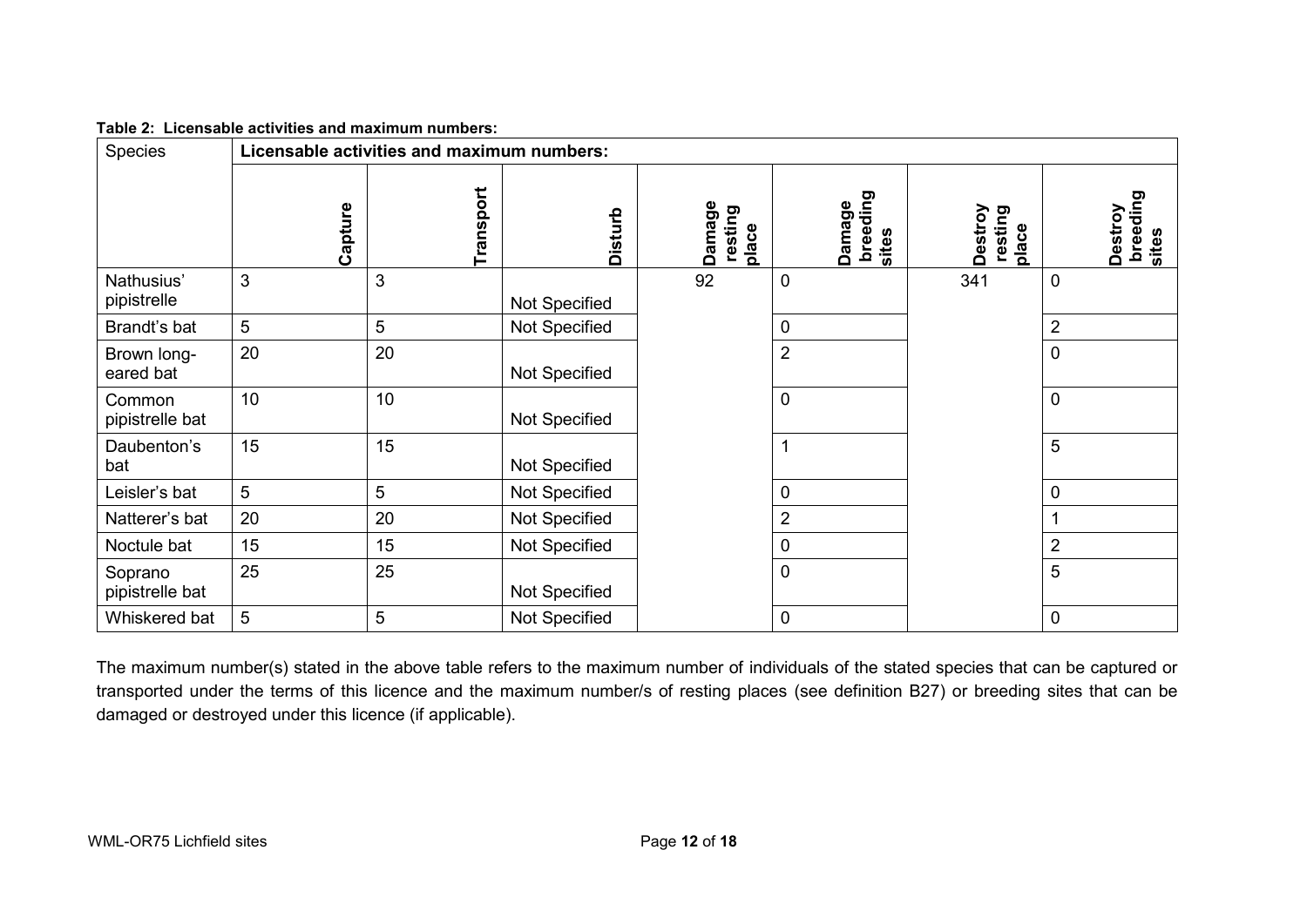## **ANNEX B LICENCE CONDITIONS**

## **Working under this licence:**

- B1. This licence is only to be used in connection with the Project Description and only when alternatives recognised by the Named Ecologist or an Accredited Agent are not appropriate to the conservation of bats.
- B2. The Licensee, the Named Ecologist, Accredited Agents, the Appointed Person and Assistants must adhere to the activities and timescales agreed in the Lichfield Sites Work Schedule**.**
- B3. The Named Ecologist or an Accredited Agent must ensure that all those involved with the licensed works understand by way of a 'tool box talk' that bats are present; the legislation relating to bats; measures that will be used to protect them; good working practices; licensed activities and what to do should bats be found. This information must be provided before any licensed works commence on site. A written record that this has been undertaken, and that it covers the above points, must be kept by the Named Ecologist or Accredited Agent and made available to Natural England or any police officer on request.

## **Methodology:**

- B4. All relevant animal welfare legislation must be complied with at all times.
- B5. All works must be undertaken using best practice methodology to ensure minimal risk to bats. Persons acting under this licence must abide by the advice on excluding bats, handling bats and working in bat roosts in the most up to date edition of the *["Bat Mitigation](http://webarchive.nationalarchives.gov.uk/20140605090108/http:/publications.naturalengland.org.uk/publication/69046?category=31008)  [Guidelines"](http://webarchive.nationalarchives.gov.uk/20140605090108/http:/publications.naturalengland.org.uk/publication/69046?category=31008)* and the *["Bat Workers Manual"](http://jncc.defra.gov.uk/page-2861)*. "*The Bat Survey - [Good Practice Guidelines](http://www.bats.org.uk/pages/batsurveyguide.html)*" are available from the BCT website. You are expected to check whether this guidance has been updated and if so, to ensure that you act in accordance with the most up to date version. In addition to this:
	- a) The use of endoscopes, artificial light from torches, Destructive Search by Soft Demolition (see Definition in Annex Condition B27) temporary obstruction of roost access, temporary or permanent exclusion methods (including installation) and use of static hand held nets must only be undertaken or directly supervised by the Named Ecologist, or an Accredited Agent.
	- b) Where capture and/or handling of bats are necessary, only the Named Ecologist, Accredited Agent, or an Assistant may do so. Capture/handling/exclusion of bats must only be undertaken in conditions suitable for bats to be active.
	- c) Where bats are discovered and taken under this licence they must either be relocated to a suitable roost for the species, or where bats are held this must be done safely and bats released on site at dusk in, or adjacent to, suitable foraging/ commuting habitat in safe areas within or directly adjacent to the pre-works habitat. Where a bat is unexpectedly discovered in adverse weather conditions, condition B14 must be followed.
	- d) Endoscopes and hand held nets are only to be used to assist with the locating and capture of bats.
	- e) Temporary and permanent exclusion must be carried out using techniques specified in the most up to date edition of the '*Bat Workers Manual*'. If one-way exclusion devices are to be used, each device must remain in position for a period of at least 5 consecutive days/ nights throughout a spell of suitable weather conditions, or longer until these conditions prevail.
	- f) Prior to destructive works, an inspection using torches and/or an endoscope must be performed internally to search for the presence of bats. If any bat species covered by this licence is found and is accessible, each will be captured by gloved hand or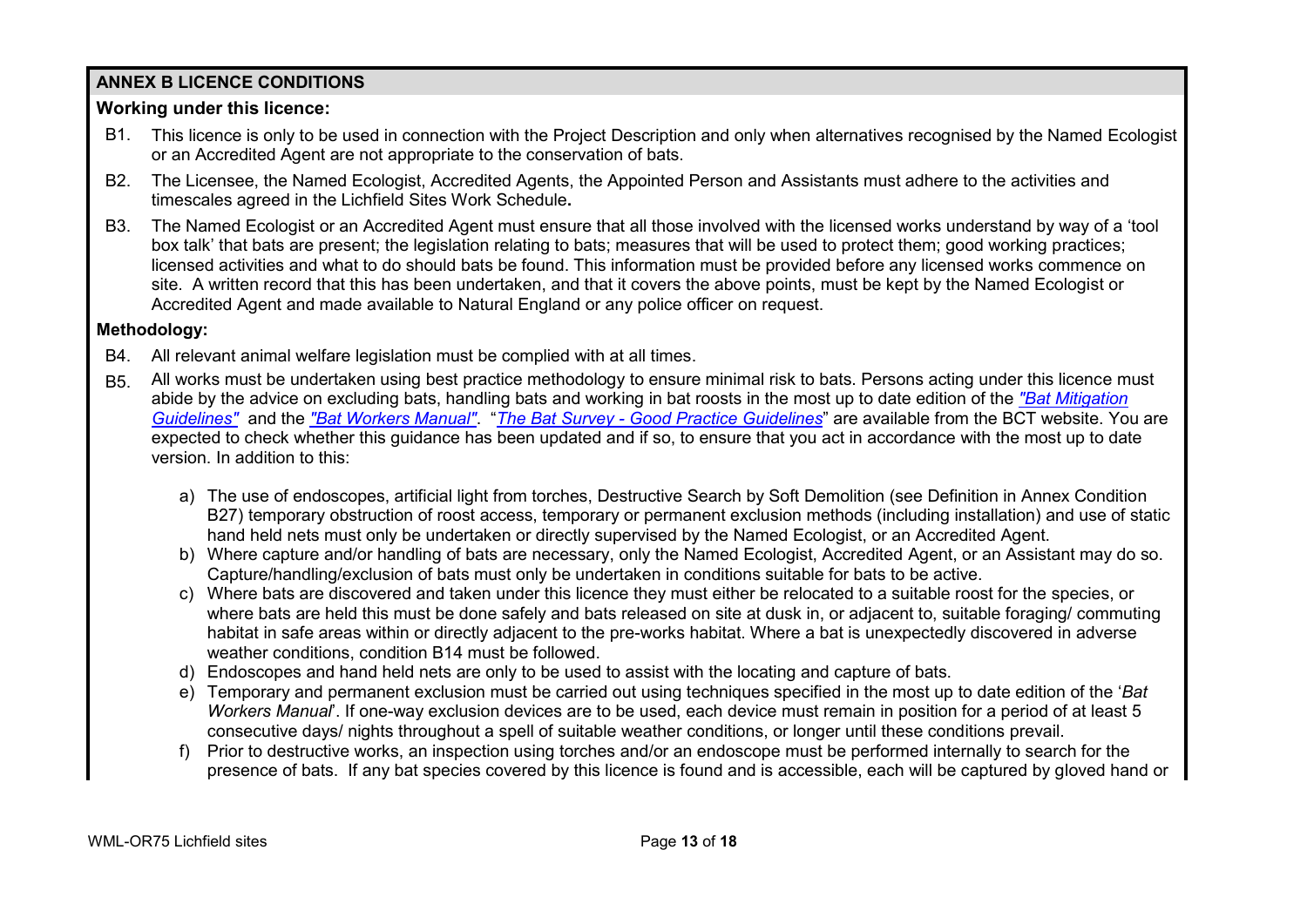hand-held net, given a health check and then each placed carefully inside a draw-string, calico cloth holding bag or similar for transport.

- g) Following inspection and exclusion operations, the removal of any feature with bat roost potential, will be only performed by hand and under direct ecological supervision. Where applicable, materials will be removed carefully away and not rolled or sprung to avoid potential harm to bats. The undersides of materials will be checked by the Named Ecologist or Accredited Agent for bats that may be clung to them before removal.
- B6. For trees that are safe to climb and that possess Potential Roosts Features (PRFs) that can be accessed, pre-felling climbing inspections will be undertaken no more than three days prior to tree felling. For known roosts and PRFs consisting of cavities (or similar), Destructive Search by Soft Felling (see Definition in Annex Condition B28) will take place on the same day as the pre-felling inspection.
- B7. For PRFs confirmed as containing no bats, the PRF will be immediately felled or made unsuitable for bats. Materials used for soft blocking must be appropriate for intended purposed and not risk entrapping or capturing bats or other wildlife.
- B8. For PRFs that contain bats, bats will be removed in line with the procedures specified in Condition B5 above.
- B9. Should bats be discovered inside a tree and cannot be successfully captured due to the nature of the roost feature, climbers will withdraw. In this circumstance, during the active bat season (April-October), an emergence survey followed by dawn re-entry survey in suitable weather conditions will be undertaken in relation to the confirmed roost (using infrared (IR) cameras) to identify when bats have left the roost and not re-entered. This will be followed by tree climbing and soft blocking of the roost prior to felling. If tree climbing is not possible the tree must undergo a Destructive Search by Soft Felling (see Definition in Annex Condition B28).

## **Impacts**:

B10. Disturbance of bats and damage and/or destruction of bat roosts will be limited to those trees shown on the Lichfield Sites Bat Impacts Maps.

## **Undertaking works on roosts under this licence:**

- B11. A written record must be kept of capture and exclusion efforts undertaken, including weather conditions (including over-night minimum temperature and rainfall), numbers and species of bats captured/taken and duration of exclusion process.
- B12. Destructive Searches by soft felling (See Definition in Annex Condition B28) may only be carried out when it is dry and mild and after temperatures have not dropped below 8°C for 4 days.
- B13. Licensable activities impacting satellite, maternity and hibernation roosts (see Definition in Annex Condition B27) must not be undertaken while the roost is in use for these purposes. Where the roosts are excluded ahead of seasonal use, appropriate compensation (if required) must be in place and available for use prior to exclusions taking place.
- B14. If individual bats are discovered unexpectedly, including during periods of adverse weather, then the following steps must be taken:
	- a) Works to that building/structure must stop immediately. If the Named Ecologist or an Accredited Agent is not on site, he/she must be contacted immediately to attend the site.
	- b) Do not expose the bat or cause it to fly out of the roost on its own accord.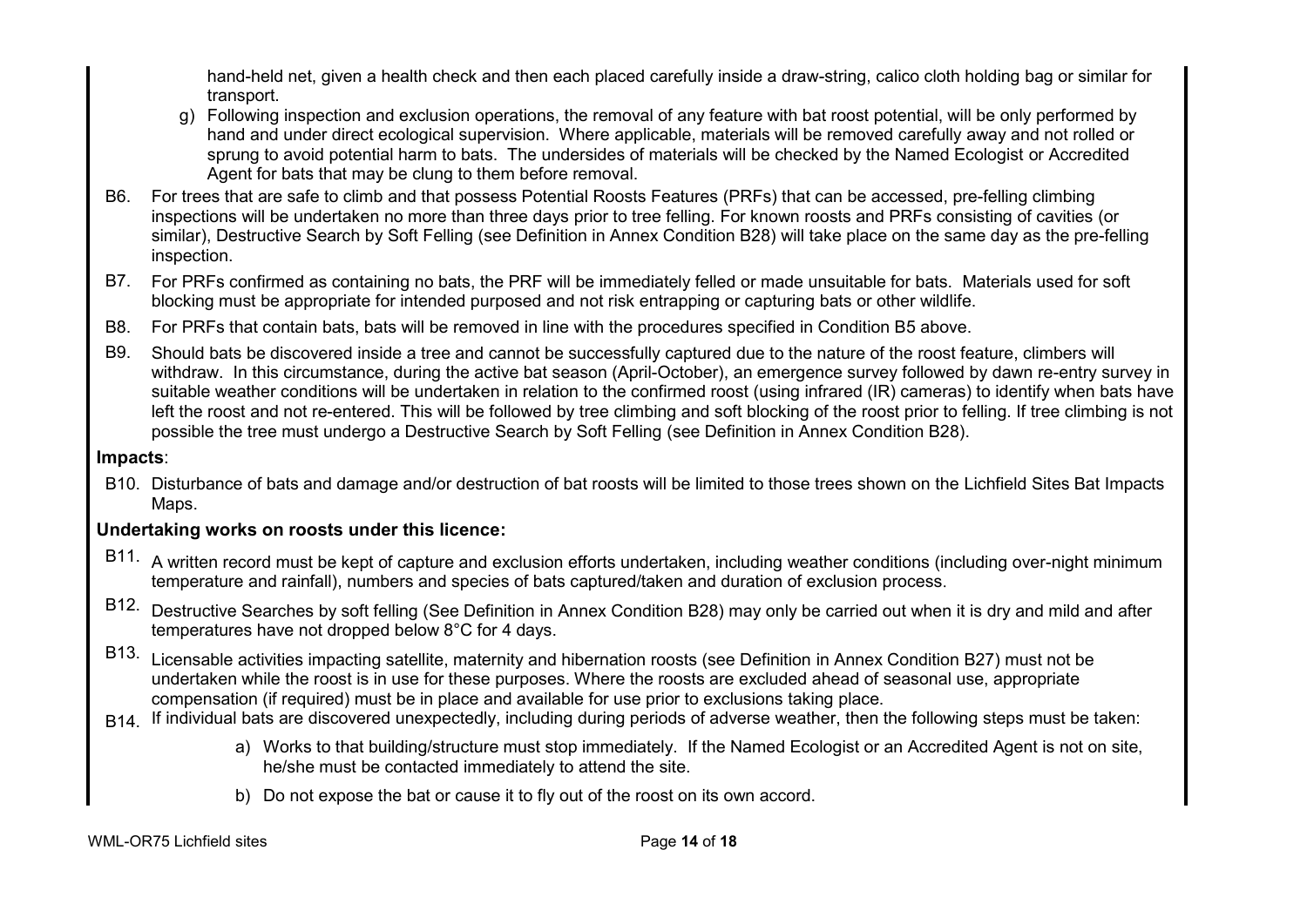- c) The bat must only be handled by the Named Ecologist or an Accredited Agent unless it is in immediate danger. The bat must be carefully placed in a lidded ventilated box with a piece of clean cloth and a small shallow container with some water. The box must be kept in a safe, quiet location.
- d) Care must be taken to avoid rousing the bat during transfer to a suitable location which may be a suitable hibernation box or other alternative roost constructed, providing a safe, quiet environment with stable, suitable temperature and relatively high humidity, safe from further disturbance.
- e) The Named Ecologist must re-assess the structure and determine whether works can continue under this licence, or whether a modification to the licence is required before works re-commence. A written record must be kept of this decision and made available to Natural England or any police officer on request. This incident must also be reported on the licence return form.
- f) Any underweight or injured bats must be taken into temporary care by an experienced bat carer and looked after until such time that the bat can be transferred to a suitable replacement roost at the same site, or weather conditions are suitable for release at the same site.
- B15. Natural England must be notified in writing, to HS2wildlifelicensing@naturalengland.org.uk, within the relevant period identified in Table 3 below depending on the species and number of bats encountered.

| <b>Species</b>            | Number of bats encountered<br>per roost | Notification period to NE | Number of bats<br>encountered per roost | Notification period to NE |
|---------------------------|-----------------------------------------|---------------------------|-----------------------------------------|---------------------------|
| Leisler's                 | 1 or more                               | 48 hours                  | N/A                                     | N/A                       |
| Nathusius' Pipistrelle    | 1 or more                               | 48 hours                  | N/A                                     | N/A                       |
| Daubenton's               | Less than 5                             | within 5 working days     | 5 or more                               | 48 hours                  |
| Brown long-eared          | Less than 5                             | within 5 working days     | 5 or more                               | 48 hours                  |
| Brandt's                  | Less than 5                             | within 5 working days     | 5 or more                               | 48 hours                  |
| Whiskered                 | Less than 5                             | within 5 working days     | 5 or more                               | 48 hours                  |
| Natterer's                | Less than 5                             | within 5 working days     | 5 or more                               | 48 hours                  |
| <b>Noctule</b>            | Less than 5                             | within 5 working days     | 5 or more                               | 48 hours                  |
| <b>Common Pipistrelle</b> | Less than 10                            | within 5 working days     | 10 or more                              | 48 hours                  |
| Soprano Pipistrelle       | Less than 10                            | within 5 working days     | 10 or more                              | 48 hours                  |

### **Table 3. Notification periods based on species and number encountered**

B16. Provision must be made for prompt assistance to deal with any injured bat. Any injured or dead bats must be reported to Natural England on the licence return form.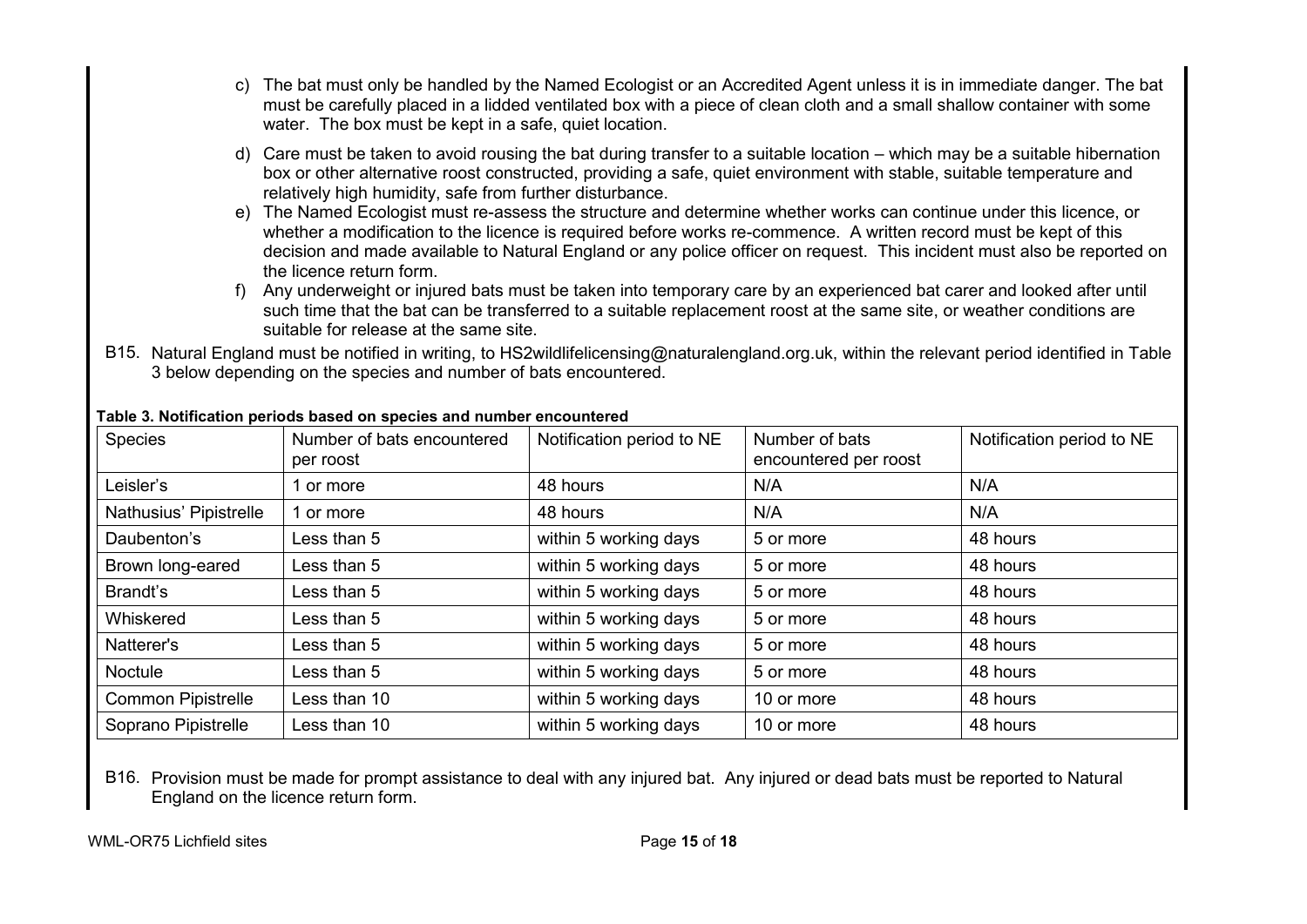- B17. Mechanical Demolition (see Definition in Annex Condition B28) of a structure must only take place after the structure been declared free of bats by the Named Ecologist or Accredited Agent.
- B18. If individual bats are discovered unexpectedly, including during periods of adverse weather, then the following steps must be taken:
	- a) Works to that building/structure must stop immediately. If the Named Ecologist or an Accredited Agent is not on site, he/she must be contacted immediately to attend the site.
	- b) Do not expose the bat or cause it to fly out of the roost on its own accord.
	- c) The bat must only be handled by the Named Ecologist or an Accredited Agent unless it is in immediate danger. The bat must be carefully placed in a lidded ventilated box with a piece of clean cloth and a small shallow container with some water. The box must be kept in a safe, quiet location.
	- d) Care must be taken to avoid rousing the bat during transfer to a suitable location which may be a suitable hibernation box or other alternative roost constructed, providing a safe, quiet environment with stable, suitable temperature and relatively high humidity, safe from further disturbance.
	- e) The Named Ecologist or an Accredited Agent must re-assess the structure and determine whether works can continue under this licence, or whether a modification to the licence is required before works re-commence. A written record must be kept of this decision and made available to Natural England or any police officer on request. This incident must also be reported on the licence return form.
	- f) Any underweight or injured bats must be taken into temporary care by an experienced bat carer and looked after until such time that the bat can be transferred to a suitable replacement roost at the same site, or weather conditions are suitable for release at the same site.

## **Compensation and mitigation:**

- B19. All roost mitigation features as shown on Figure E3a and Figure E3b must be erected or created in woodlands adjacent to the impacted areas under the direct supervision of the Named Ecologist or Accredited Agent
- B20. Bat roost mitigation features must be provided in accordance with the ratios set out in Table 4 below.

## **Table 4. Provision of bat roost mitigation features**

| <b>Roost feature type</b> (Existing confirmed roost or Potential Roost<br>Feature (PRF))                                                                                                                                                                                 | Minimum replacement ratio<br>(roost mitigation feature: roost or tree lost) |
|--------------------------------------------------------------------------------------------------------------------------------------------------------------------------------------------------------------------------------------------------------------------------|-----------------------------------------------------------------------------|
| Maternity roost / hibernation roost (any species)                                                                                                                                                                                                                        | 4:1 (4 roost mitigation features per confirmed roost)                       |
| Used by Brandt's bat, Brown long-eared bat, Common pipistrelle<br>bat, Daubenton's bat, Leisler's bat, Natterer's bat, Noctule bat,<br>Soprano pipistrelle bat, Nathusius' Pipistrelle bat, Whiskered bat<br>(any roost other than maternity roost or hibernation roost) | 2:1 (2 roost mitigation features per confirmed roost)                       |
| Trees classified as having 'High' PRFs                                                                                                                                                                                                                                   | 1:1 (1 roost mitigation feature per tree with high PRFs)                    |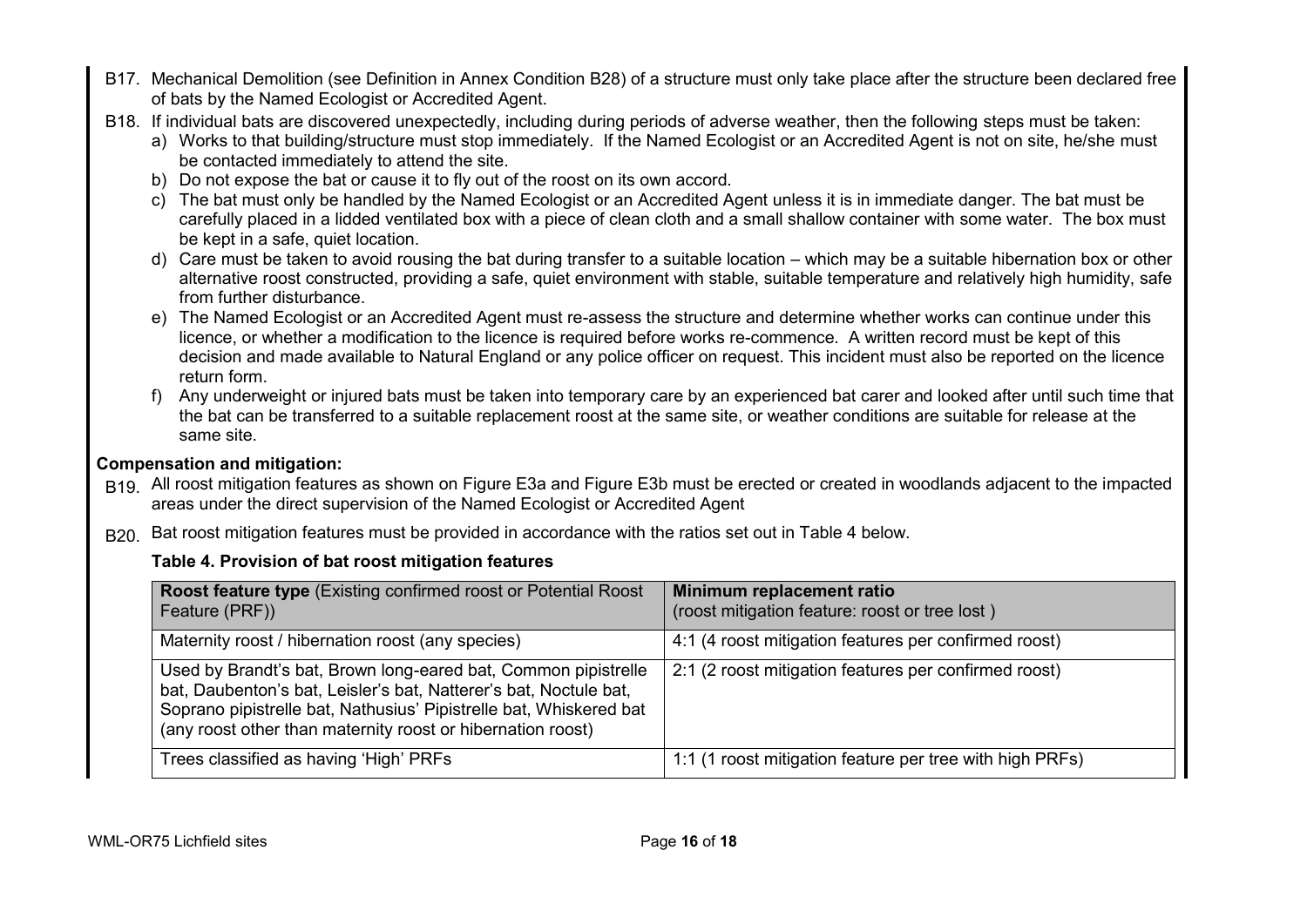|                                                                                                                                                                                                                                                                                                                                                                                   | Trees classified as having 'Moderate' PRFs                                     | 1:2 (1 roost mitigation feature provided for 2 trees lost with<br>moderate PRFs)                                                                                                                                                                            |  |  |  |  |
|-----------------------------------------------------------------------------------------------------------------------------------------------------------------------------------------------------------------------------------------------------------------------------------------------------------------------------------------------------------------------------------|--------------------------------------------------------------------------------|-------------------------------------------------------------------------------------------------------------------------------------------------------------------------------------------------------------------------------------------------------------|--|--|--|--|
| B21. A roost mitigation feature may comprise either a suitable bat box, an existing PRF on a felled tree which has been relocated to an<br>adjacent enhancement area (i.e. a 'monolith' if laid on the ground or a 'totem' if stood upright within a pit) or a new 'veteranised' feature<br>created within either a retained tree or on a felled and relocated monolith or totem. |                                                                                |                                                                                                                                                                                                                                                             |  |  |  |  |
|                                                                                                                                                                                                                                                                                                                                                                                   | Post-development site maintenance and habitat management requirements:         |                                                                                                                                                                                                                                                             |  |  |  |  |
|                                                                                                                                                                                                                                                                                                                                                                                   | STR-000-000029 C01 dated October 2018).                                        | B22. Maintenance of bat boxes must comply with the HS2 Technical Standard - Ecological Monitoring Strategy (ECMS) (ref: HS2-HS2-EV-                                                                                                                         |  |  |  |  |
|                                                                                                                                                                                                                                                                                                                                                                                   | review and approval, at draft stage and any future versions.                   | B23. In accordance with the Environmental Minimum Requirements (see Definitions) for HS2 Phase One, the licensee must submit to<br>Natural England the Ecology Site Management Plan (ESMP) for Lichfield Sites (ref: 1EW04-LMJ-EV-PLN-NS06 NL17-054002, for |  |  |  |  |
|                                                                                                                                                                                                                                                                                                                                                                                   | Post-development monitoring and reporting requirements:                        |                                                                                                                                                                                                                                                             |  |  |  |  |
| B24. Post-impact bat population monitoring must be implemented, in accordance with section E4.2b of the Lichfield Sites Method Statement<br>and E5b of the Lichfield Sites Work Schedule.                                                                                                                                                                                         |                                                                                |                                                                                                                                                                                                                                                             |  |  |  |  |
| B25. An annual monitoring report outlining the results of monitoring and an assessment of any significant impacts must be submitted<br>annually to Natural England following the completion of all specified methods in each calendar year for the duration of monitoring works<br>(see Condition 16 of the licence).                                                             |                                                                                |                                                                                                                                                                                                                                                             |  |  |  |  |
| B26. It is a condition of this licence that the following reports are completed and returned to Natural England as specified:<br>I. Report of action within 14 days (two weeks) after the expiry of the licence;<br>II. Interim annual reports.                                                                                                                                   |                                                                                |                                                                                                                                                                                                                                                             |  |  |  |  |
| III. Report on the Conservation Status of the bats species present within Lichfield Sites during the operational phase to be submitted to<br>Natural England for review. This should be after the monitoring in year 8 has been completed.                                                                                                                                        |                                                                                |                                                                                                                                                                                                                                                             |  |  |  |  |
|                                                                                                                                                                                                                                                                                                                                                                                   | Definitions used in this annex:                                                |                                                                                                                                                                                                                                                             |  |  |  |  |
|                                                                                                                                                                                                                                                                                                                                                                                   | B27. For the purpose of this licence the following roost types are defined as: |                                                                                                                                                                                                                                                             |  |  |  |  |
|                                                                                                                                                                                                                                                                                                                                                                                   | the summer.                                                                    | a. Day roost: a place where individual bats, or small groups of males, rest or shelter in the day but are rarely found by night in                                                                                                                          |  |  |  |  |
|                                                                                                                                                                                                                                                                                                                                                                                   | on occasion or it could be used regularly by the whole colony.                 | b. Night roost: a place where bats rest or shelter in the night but are rarely found in the day. May be used by a single individual                                                                                                                         |  |  |  |  |

c. **Feeding roost**: a place where individual bats or a few individuals feed during the night but are rarely present by day.